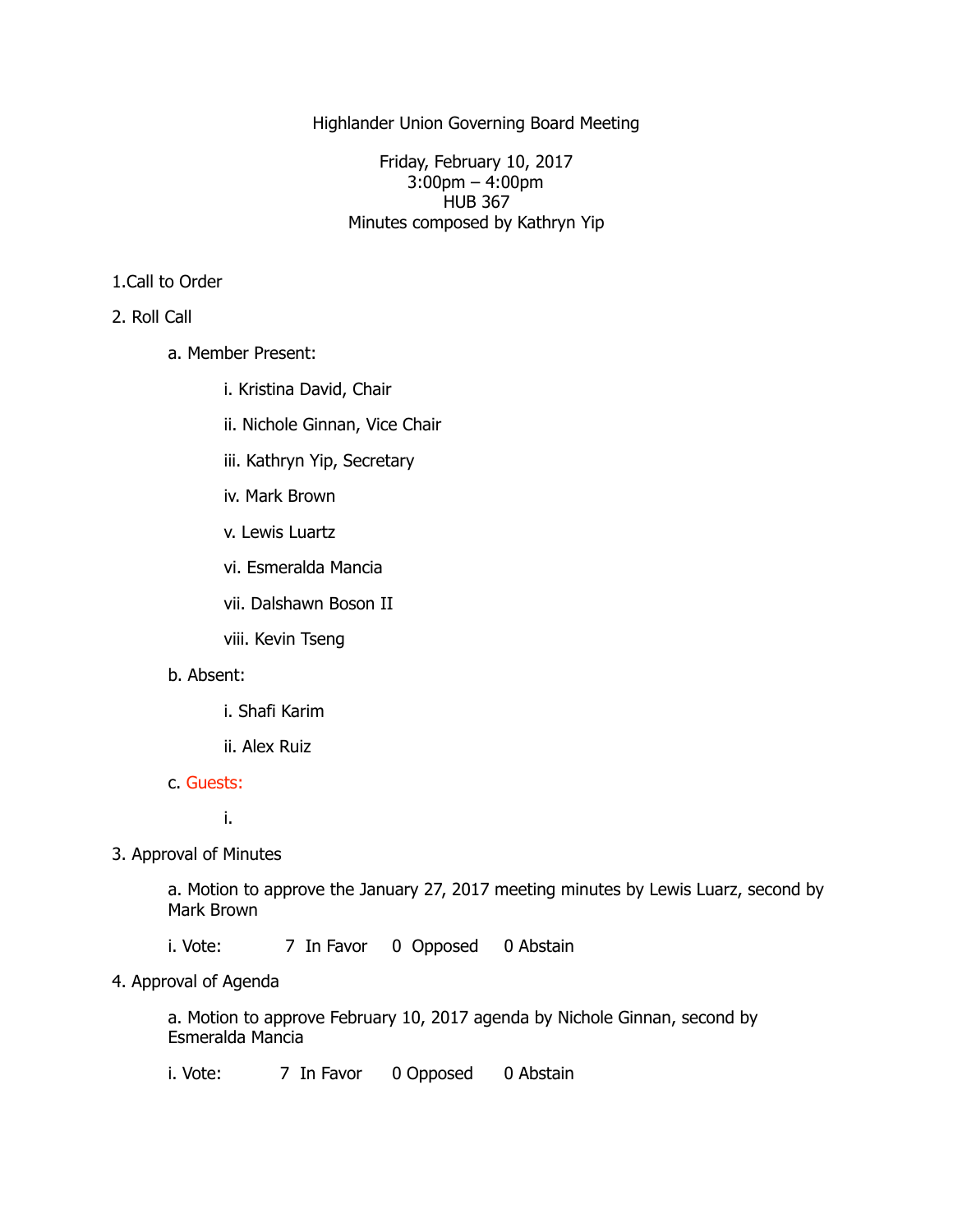5. Public Forum

a. N/a

6. Chair's Report: Kristina David

 a. Requested all members of the board to participate in the Doodle Poll to find a date and time for the upcoming March meeting.

 b. Encouraged members of the board to consider volunteering before, during, or after the HEAT event if possible. It would be greatly appreciated.

- 7. HUB Report Brendan O'Brien
	- a. The launching event for the release of the Artists' for HEAT Festival is on February 10, 2017 at 5pm. It will take place at Latitude 55. The Lineup will be posted online at [heat.ucr.edu](http://heat.ucr.edu) after 7pm.

 b. Proposed having digital signage around the HUB 3rd floor and other areas where is best for the signage to be placed such as commuter lounge and Highlander Information Counter. The objective of the digital signage is to promote student's organizations, to present HUB Conferences' schedules for easy guidance for guests, etc. Brendan will be finding a second quote to have a better idea which company is best to use if board decides to pursue this project.

 i. Mark Brown asked about the estimate of the having everything done. Mr. O'Brien mentioned one company quoted it having a glass screen digital signage will be \$7500 for one signage. This includes the step up and the technical support of future needs.

 ii. Lewis Luartz asked if advertisement is one of the purpose to have a digital signage would we ask for a fee for posting advertisements. Mr. O'Brien's response is that it will be free for everyone who would like to promote their organizations, etc.

 iii. Dalshawn Boson II added that having the digital signage will create a campus esthetic that will be unique for our students.

 c. Feed Your Brain will be taking place at the HUB. We will be hiring dinning services to cater the event by providing coffee, teas, and cookies. We will be offering these services from 1pm-4pm everyday of finals. The cost of hiring dinning catering will be around \$1700.

i. Dalshawn Boson II and Mark Brown support the Feed Your Brain

 ii. Lewis and Kevin suggests to start advertisements early to allow students to be aware of the services.

 iii. Lewis Luartz motion to approve the allocation the maximum of \$2500 for dining services.

iv. Vote: 7 In Favor 0 Opposed 0 Abstain